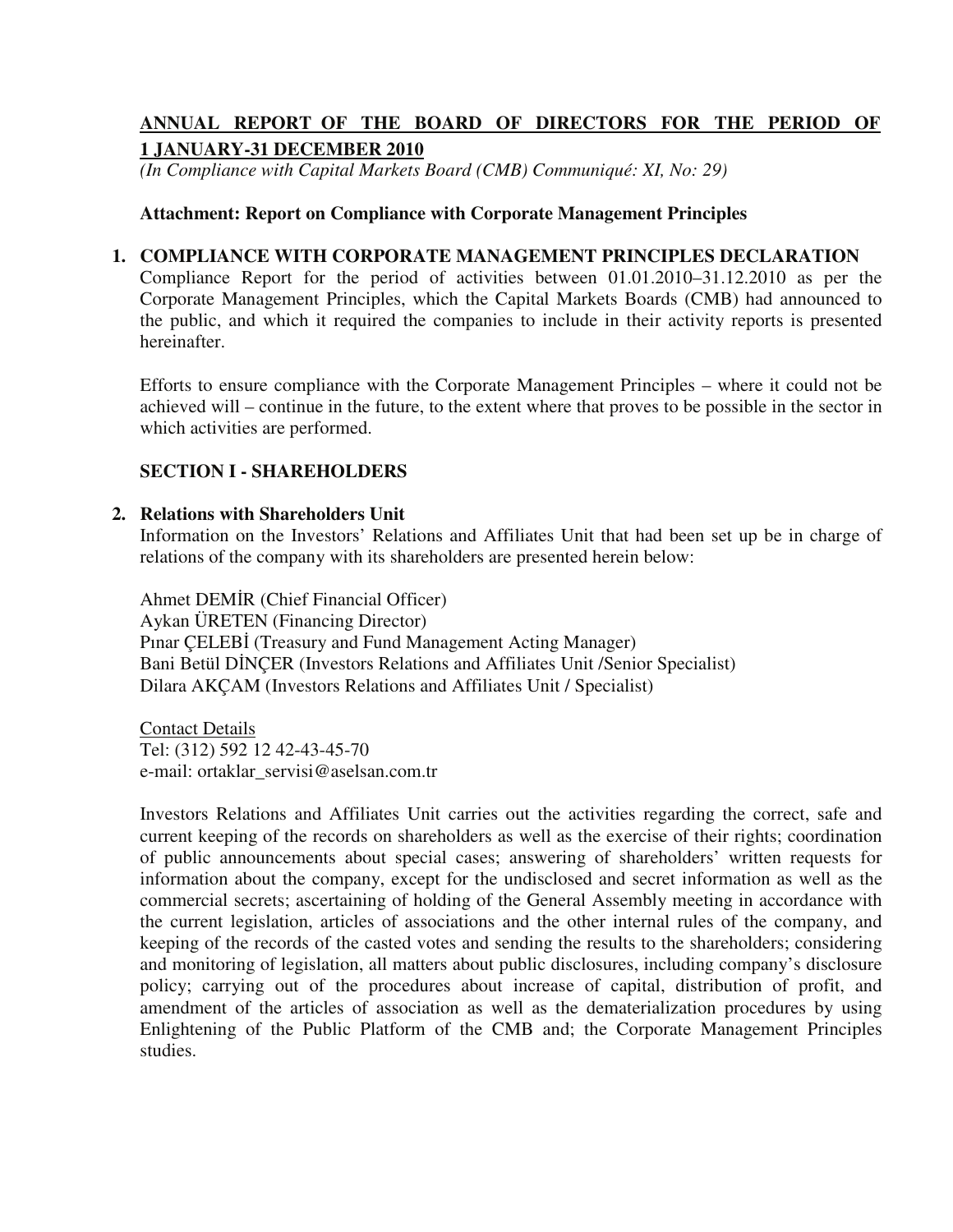Dematerialization of the physical share certificates of about 80 shareholders and the procedures about their receipt of dividends were carried out by the Investors Relations and Affiliates Unit in the year 2010.

## **3. Exercise of Their Right to Information by the Shareholders**

In the year 2010, questions of about 200 shareholders, mainly on how they would claim the bonus shares and the dividends (thereof) that they hadn't claimed within the set time, and what they procedures they should follow for the dematerialization of their share certificates have been orally answered. Special care has been taken to provide full and understandable answers to the shareholders who apply for information.

Company's web site is effectively used for the announcement of the developments that would affect exercise of shareholding rights.

Appointment of a private auditor has not been provided as an individual right in the articles of association of the company, and there has not been any request from the shareholders for the appointment of a private auditor, either.

## **4. Information on General Assembly**

The agenda and the invitation to the  $35<sup>th</sup>$  Annual General Assembly Meeting of the company which was held on the date of 30.03.2010 to discuss the activities of the year 2009 have been announced in the Trade Registry Gazette of Turkey, on 10.03.2010, and published in two newspaper at the date of 12.03.2010 at national level in Turkey. The meeting was held with the participation of 9 shareholders, who owned 9.980.345.445 shares of the total number of 11.761.200.000 shares represent TL. 117.612.000 issued capital.

There is no requirement as to the period regarding participation of the owners of the registered shares to the General Assembly. Annual reports are made ready for the shareholders to study latest by fifteen days before the general assembly date and; they are given to the shareholders who apply to participate to the general assembly and to those who demand them. Special care is taken to shareholders' right to ask questions in the general assembly meetings on matters that take place in the agenda. The questions that the shareholders ask at the meetings and their suggestions, as well as the answers that are given to them are entered in the minutes of the general assembly.

There is no provision in the articles of association pertaining to taking of important decisions by the general assembly, such as those regarding spin-offs, sale, purchase and lease of significant amount of assets. On the other hand, in Article 13 of the Articles of Association, which is titled "Duties and Powers of the Board of Directors", the following provision takes place: "…before taking decisions that puts the company under heavy burden, such as those the value of which exceeds – per each transaction and/or for that particular year  $-20\%$  of the total assets as stated in the latest published balance sheet of the company; on new fixed asset investments and; on new projects, financial and/or commercial debts, approval of the Turkish Armed Forces Foundation will be taken." The Turkish Armed Forces Foundation which had been established to meet the needs of the Turkish Armed Forces and which operates on the basis of the interests of the public does, regarding the important decisions of the company, take special care also to consider and protect the rights of other shareholders.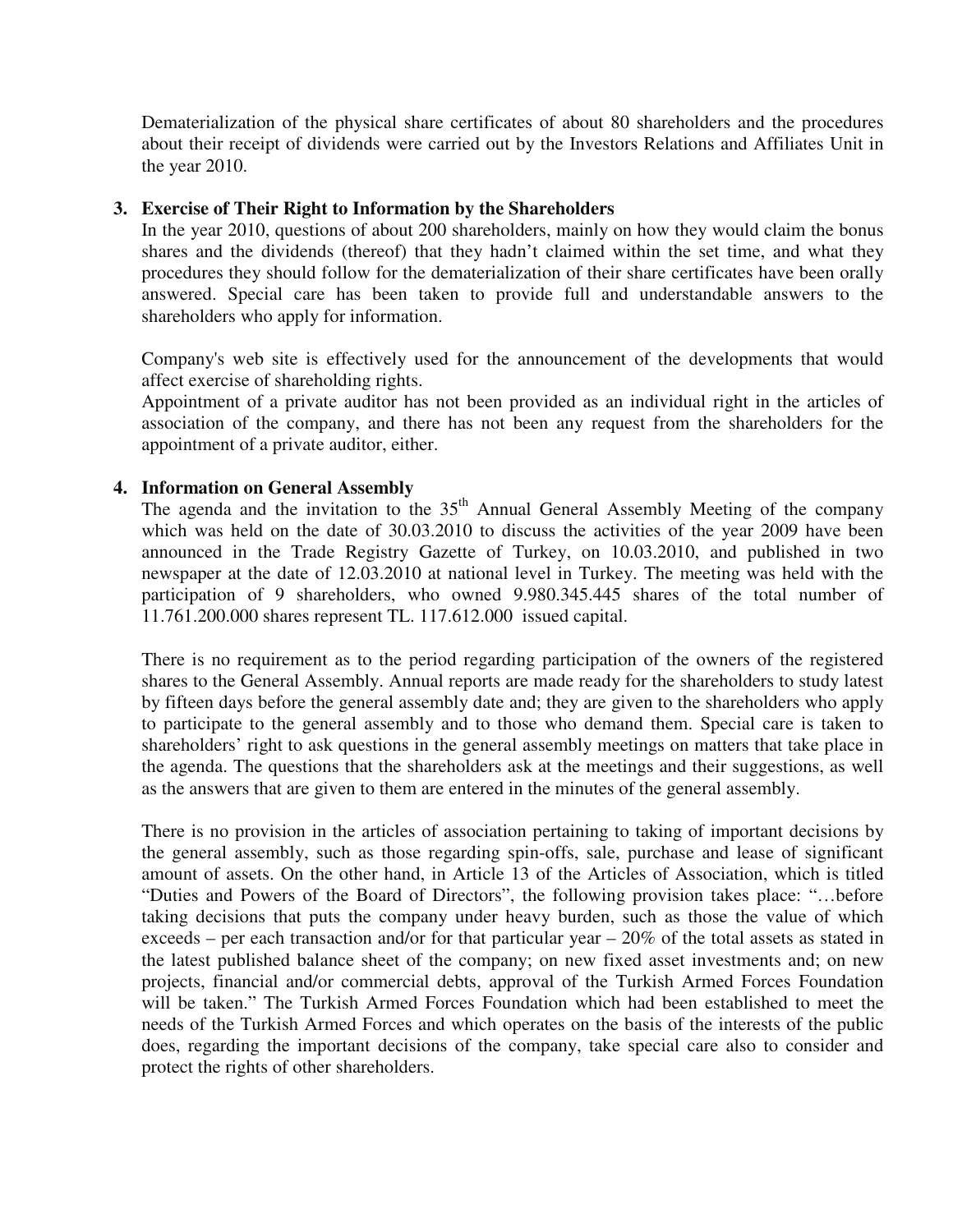## **5. Voting Rights and Minority Rights**

Shareholders have no preferred voting rights in the company, and there are not any rules pertaining to cumulative voting, either. As the members of the Board of Directors are, according to the provisions in the company's articles of associations, elected among the holders of Group-A registered shares or among the candidates that they nominate, minority shares are not represented in the management.

## **6. Dividend Distribution Policy and the Time When Dividends are Distributed**

According to the Capital Markets Law and the other legislation as well as the provisions of the articles of association, and as per the resolutions of the general assembly, in the year of 2010, some proportion of the gross profit in 2009 is TL 57.629.880 (1TL per share is TL 0,49 from the issued capital %49) (just TL 48.985.398 - 1TL per share is TL 0,4165 from the issued capital %100) and TL. 117.612.000 of the profit share are added to the capital by exporting without charge and has been distributed within the timeframe provided in the law, out of the net profits that had been obtained as the result of the operations in year 2009.

There are no privileges granted to (certain) shareholders as to the entitlement to the profits that are obtained by the company. The dividend distribution policy that has been presented to shareholders' information is as follows:

## **DIVIDEND DISTRIBUTION POLICY**

The amount of dividends shall be calculated – by taking into consideration the pertinent legislation, the provisions of the articles of association, the equity capital ratio of the company, the sustainable growth rate, market value and cash flows – as the distributable profit by referring to the annual profit that is indicated in the financial statements of the company, which had been prepared according to the laws and regulations (after subtracting therefrom the reserves that had to be set aside according to the law, tax, funds, financial liabilities and the losses from previous years). Then, the Board of Directors will prepare its recommendation on the way such dividends would be distributed, i.e. as cash on the set dates, or as bonus shares that represent the profit which would have been added to the capital, and submit it to the approval of the General Assembly.

There are no privileges in the company regarding entitlement to the company's profit.

## **7. Transfer of Shares**

In defense industry in which the company operates, it is very important to identify the controlling shareholders who would have a voice in the company management. For that reason, transfer of Group-A registered shares which represent a part of the capital and that are not traded in Istanbul Stock Exchange is restricted as per the provision of the articles of association which reads as, "Group-A shares cannot be sold or transferred without the approval of the Board of Directors and; in the event all or some of them are sold and transferred to third persons without the approval of the Board of Directors, the Board can, without stating any cause, refrain from registering such sale (in the company books)".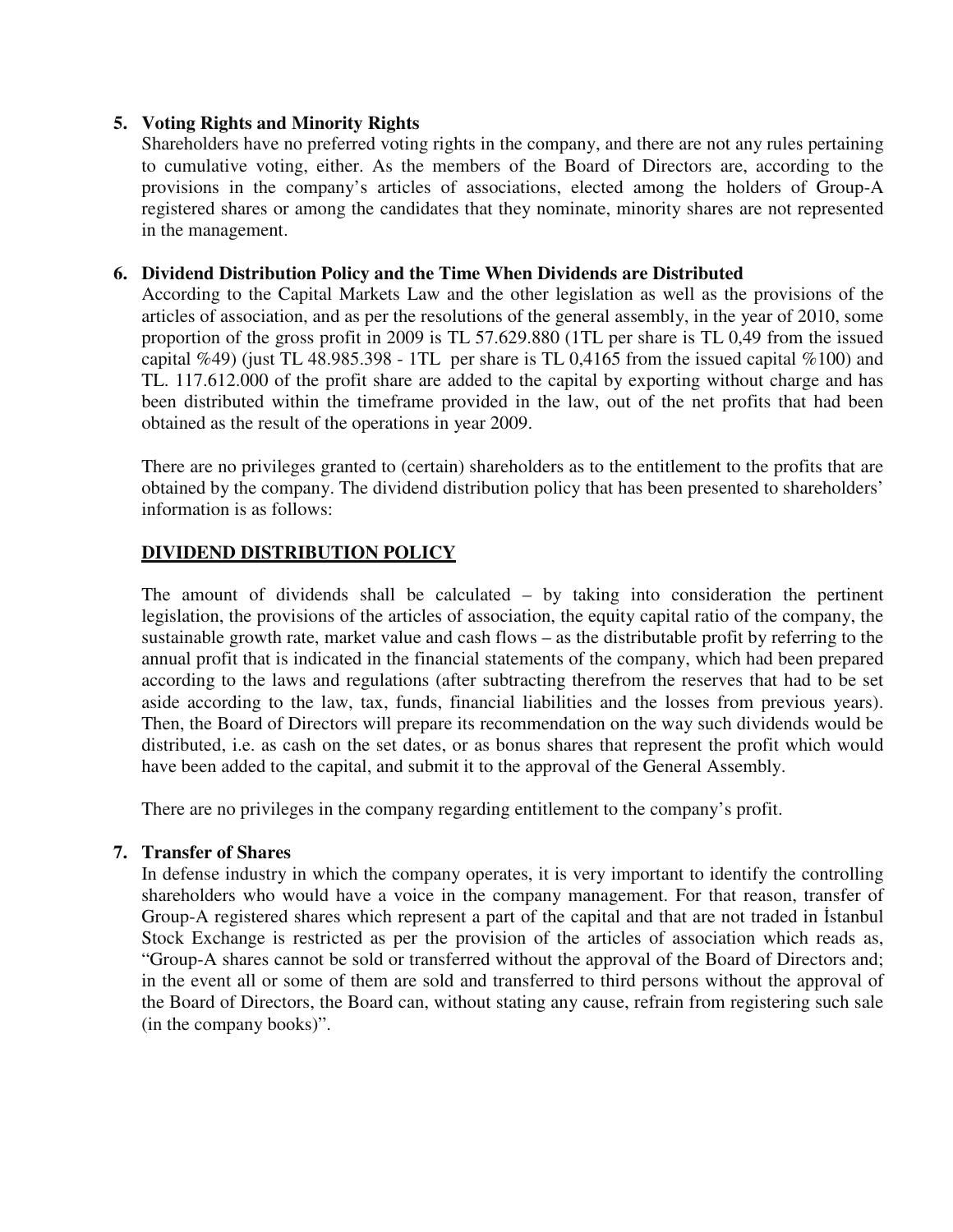# **SECTION II – ENLIGHTENING OF THE PUBLIC AND TRANSPARENCY**

## **8. Company's Disclosure Policy**

Disclosure policy, about which our shareholders were informed at the Ordinary General Assembly meeting of 30.03.2007, can be accessed on the company's internet web site.

## **9. Explanations Regarding Special Cases**

Explanations have, under the guidelines of the CMB, been made in the year 2010 for 33 special cases. CMB or Istanbul Stock Exchange did not request any explanations and/or additional explanations within the year.

## **10. Company's Internet Web Site and Its Content**

Arrangements have been made to enable access to the following information on the company's web site (www.aselsan.com.tr).

- Members of the Board of Directors/Auditors;
- Trade Registry information;
- Shareholding structure;
- Latest version of the articles of association;
- Preferred shares;
- Explanations regarding special cases;
- Annual reports;
- Corporate management compliance reports;
- Disclosure policies;
- Explanations and public offering circulars;
- General assembly meetings;
- Proxy voting form;
- Frequently asked questions;
- Periodical financial statement and private audit reports.

In the news and announcements section of the main page of the company's internet web site, explanations regarding special cases to Istanbul Stock Exchange as well as information on other matters that concern the investors take place.

## **11. Disclosure of Real Person(s) Who is/are Ultimate Controlling Shareholder(s)**

The Turkish Armed Forces Foundation is the largest shareowner of the company, and owns 84,58% shares of the company. The company does not have a mutual subsidiary relationship with the Turkish Armed Forces Foundation, or with any other company.

## **12. Public Disclosure of Persons Who Can Have Access to Insider Information**

Starting from the year 2004 annual report, the list of the persons who can have access to insider information are annually disclosed to the public in the Corporate Management Principles Compliance Reports that take place in the annual reports.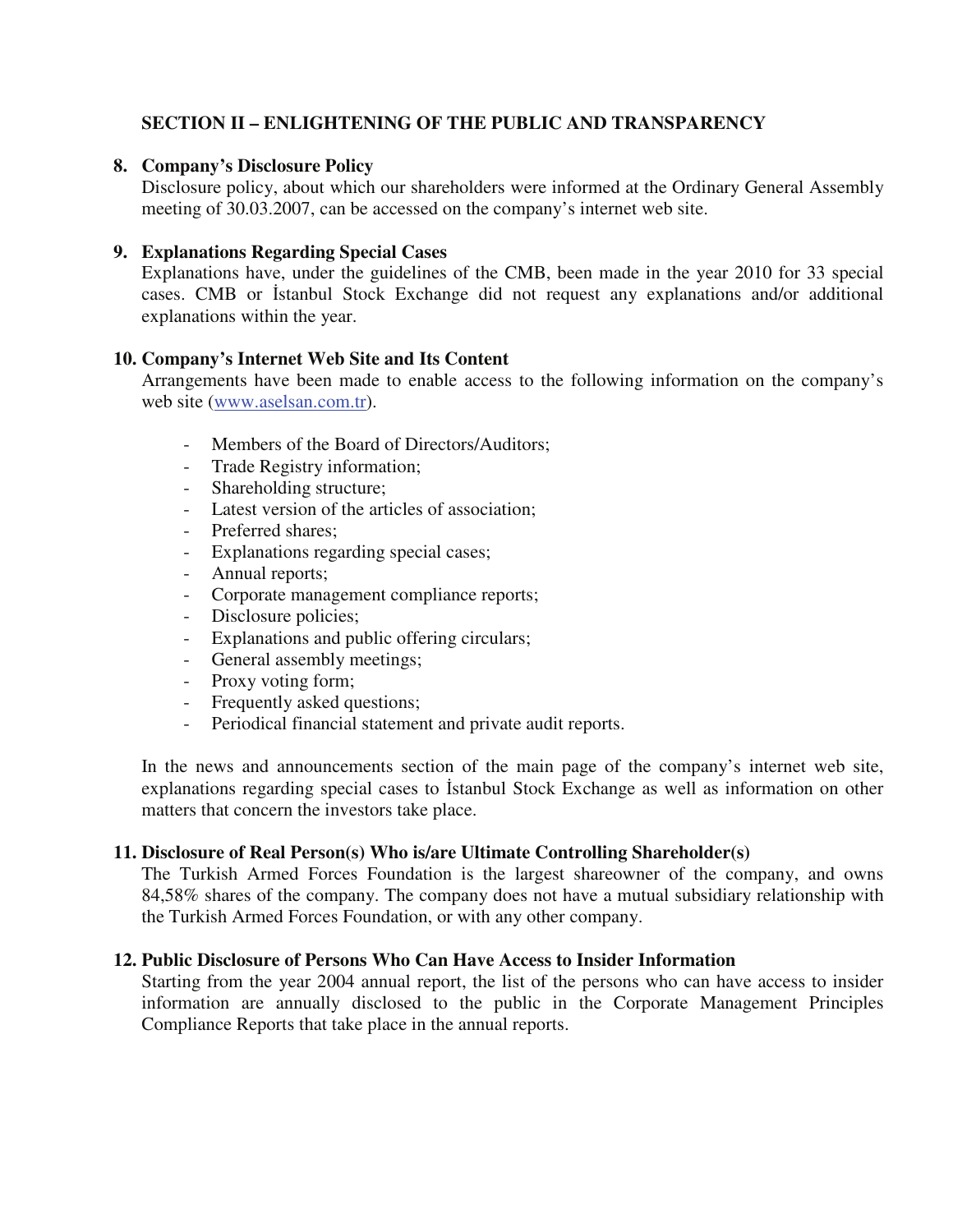The list of persons who can have access to insider information as of the beginning of March 2011 are as follows.

|     | 1) Hasan MEMIŞOĞLU       | Chairperson of the Board of Directors                       |
|-----|--------------------------|-------------------------------------------------------------|
|     | 2) Necmettin BAYKUL      | Deputy Chairperson of the Board of Directors                |
|     | 3) Ahmet ŞENOL           | Member of the Board of Directors                            |
|     | 4) Birol ERDEM           | Member of the Board of Directors                            |
| 5)  | M. Ayhan GERÇEKER        | Member of the Board of Directors                            |
|     | 6) Aslan KILIÇARSLAN     | Member of the Board of Directors                            |
|     | 7) O. Kapani AKTAŞ       | Member of the Board of Directors                            |
|     | 8) Mehmet TİMUR          | Member of the Board of Auditors                             |
|     | 9) Ismail DIKMEN         | Member of the Board of Auditors                             |
|     | 10) Atilla GÜLER         | Member of the Board of Auditors                             |
|     | 11) Cengiz ERGENEMAN     | <b>General Manager</b>                                      |
|     | 12) Özcan KAHRAMANGİL    | <b>MGEO Division Chief Executive Officer</b>                |
|     | 13) Fuat AKÇAYÖZ         | <b>SST Division Chief Executive Officer</b>                 |
|     | 14) Faik EKEN            | <b>HBT Division Chief Executive Officer</b>                 |
|     | 15) Ergun BORA           | <b>REHIS Division Chief Executive Officer</b>               |
|     | 16) Ahmet DEMIR          | <b>Chief Financial Officer</b>                              |
|     | 17) Inci UYSAL           | Internal Audit and Assesment Committee Chairperson          |
|     | 18) Aykan ÜRETEN         | <b>Financing Director</b>                                   |
|     | 19) Gönül TETİK          | <b>Accounting and Financial Affairs Director</b>            |
|     | 20) Afşin AKKERMAN       | <b>Supply Logistics Director</b>                            |
|     | 21) A.Fatih Bilgi        | <b>Information Management Director</b>                      |
|     | 22) Mustafa ERTÜRK       | <b>International Marketing Director</b>                     |
|     | 23) Nihat IRKÖRÜCÜ       | Human Resources and Support Services Director               |
|     | 24) Baran ÖZER           | <b>Contracts Director</b>                                   |
|     | 25) Baki ŞENSOY          | <b>Stragetics Management Dirctor</b>                        |
|     |                          | 26) M. Uğur KARAVELİOĞLU Military Wireless Program Director |
|     | 27) Mehmet Atila AKAY    | Military Communication Systems Director                     |
| 28) | Sinan ŞENOL              | Avionic Satellite and Naval Communication Systems           |
|     |                          | Program Director                                            |
|     | 29) Özge SAVAŞ           | Radar Program Director                                      |
|     | 30) Hayrullah YILDIZ     | EH Self Defense Systems Program Director                    |
|     | 31) Fikri ATMACA         | EH Intelligence and Attack Systems Program Director         |
|     | 32) İbrahim Aybars KÜÇÜK | Land and Missile Program Director                           |
|     | 33) Fikret ÜLGÜT         | Defense Systems Program Director                            |
| 34) | Metin SANCAR             | Air and Naval Programs Director                             |
| 35) | Yavuz Suat BENGÜR        | <b>Naval Systems Program Director</b>                       |
| 36) | Yavuz BAYIZ              | Civil System Program Director                               |
| 37) | Murat ACAR               | <b>Accounting Manager</b>                                   |
| 38) | Pinar CELEBI             | Treasury and Fund Management Acting Manager                 |

Within the framework of Communiqué: VIII, No: 54 "Principles Regarding Public Disclosure of Special Circumstances"published at 06.02.2009 by CMB, the list of persons who have access to insider information is also prepared and kept to be presented if demanded.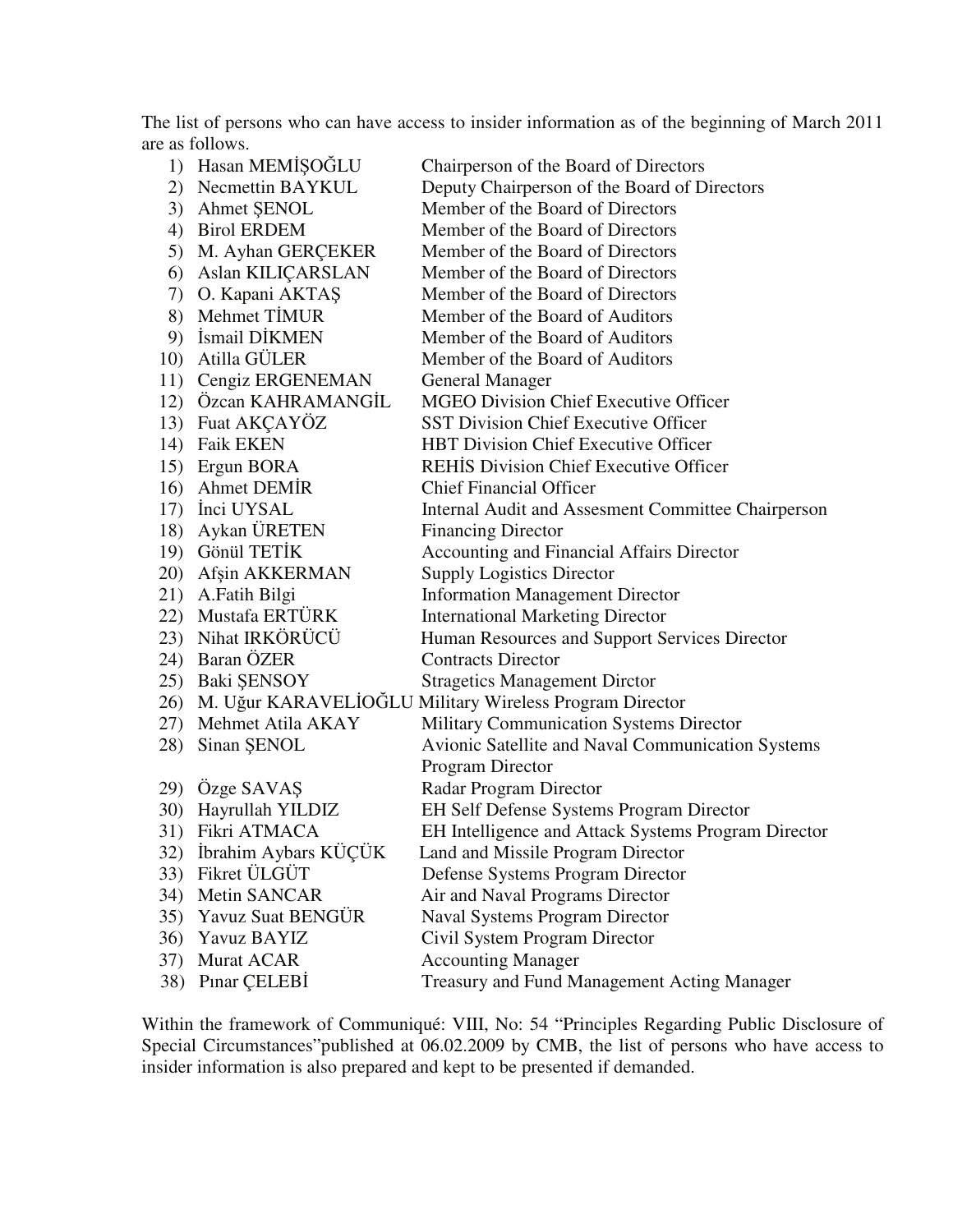## **SECTION III - BENEFICIARIES**

#### **13. Informing of Beneficiaries**

Necessary case is taken when handling the requests of the beneficiaries for information about the company and on matters that concern them, and when answering them correctly and in an understandable manner.

In the Aselsan Inc. Magazine which is published quarterly by the company, information on the technical matters regarding the activities that are carried out and on the current social events is given. Aselsan Inc. Magazine is sent to the end users of Aselsan Inc. products, to the shareholders that had attended to the General Assembly, to the company personnel and to others who may be interested, upon publication.

Company employees are informed on the Internet, on many subjects regarding their financial and social rights. Besides, in the company there is an Employee Representation where 45 who happen to be company employees do serve, with the purpose of enabling communication between the personnel and management and to provide guidance in social activities.

Periodical meetings that are held with the representatives of the employees are platforms where the employer and the employees exchange their views and wishes regarding the (current) practices. The minutes that are kept at such meetings are communicated to all personnel on the employee representative's page of the company intranet.

#### **14. Participation of Beneficiaries in the Management**

Company employees can communicate their expectations and demands to the top management through their representatives. Studies on the participation of the beneficiaries other than the employees and the shareholders will be (re)considered in accordance with the amendments to the TCC.

#### **15. Human Resources Policy**

Arrangements were made regarding working conditions of the personnel according to the vision, mission and principles of the company, hiring, promotions, remuneration, awarding, layoffs, leaves, disciplinary procedures, rights, duties and responsibilities and other personal rights of the employees.

There are, among the employees of the company, 45 employee representatives; 9 of which representing the engineers, 5 representing the administrative personnel, 25 representing the technical personnel, 1 representing the office personnel, and 5 representing the workers.

In the year 2010, there have been no complains of from among the employees.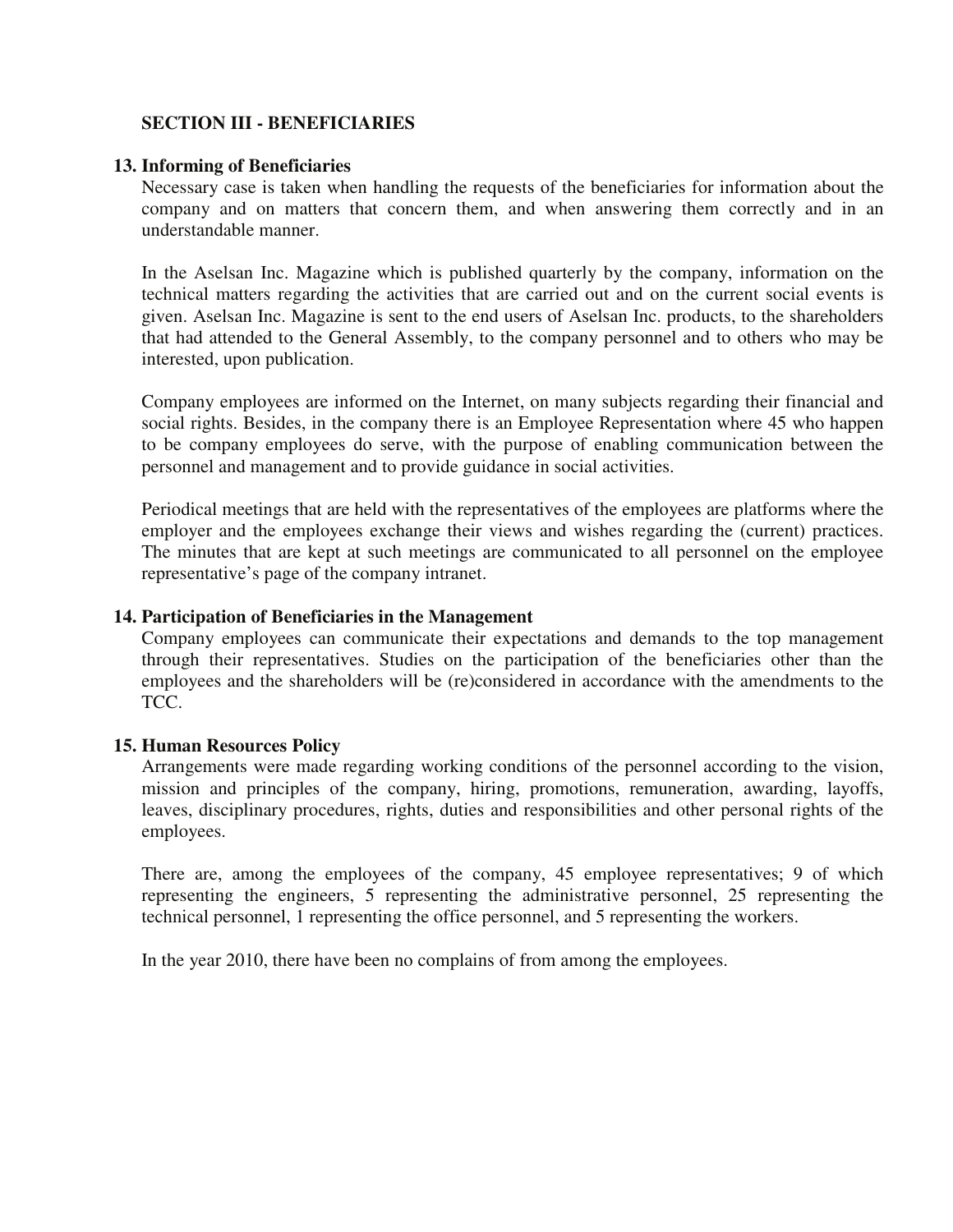### **16. Information About the Relations Between Customers and Suppliers**

The basic principle of the company is to supply presenting continually and promptly flawless products and services to its customers, and continuously develop the processes, services and products in order to fully meet customer needs. For this purpose, in order to meet the requirements of quality standards, a quality system documented with quality handbook, directives, quality plans, standards, auditing and test directives and foresight implemented operations has been designed.

For the purpose of procuring the materials and software that are used in the products, as well as the services regarding such products, from reliable suppliers, so that possible quality issues would be reduces, the suppliers are checked for their technical, commercial and quality efficiency and capacity. The results of such assessments are communicated to the supplier firm, and suppliers that meet the required conditions are contracted. Within this context, in the year of 2010, orders were placed with 3535 supplier firms, 130 of which being subsidiary industry firms.

Information about customers and suppliers are classified under appropriate confidentiality levels, and treated according to such classification. Information on the offers received from the suppliers and the correspondence with them are treated as confidential, and are not given to unauthorized persons or to third party firms. In the directives that are created, guarantees are provided to ensure that unfair advantages are not obtained from the customers and suppliers.

#### **17. Social Responsibility**

The company has, until today, taken steps with social responsibility in various occasions and made a modification of an elementary education school in the province of Akyurt in Ankara and also donate to the parent teacher association.

## **SECTION IV – BOARD OF DIRECTORS**

#### **18. Structure and Formation of the Board of Directors and Independent Members**

| Hasan MEMİŞOĞLU                  | Chairperson of the Board of Directors / Managing Director                           |
|----------------------------------|-------------------------------------------------------------------------------------|
| Necmettin BAYKUL                 | Deputy Chairperson of the Board of Directors / Managing Director                    |
| Mustafa Ayhan<br><b>GERCEKER</b> | Member of the Board of Directors (Member of the Corporate Management<br>Committee)  |
| Osman Kapani AKTAS               | Member of the Board of Directors (Member of the Corporate Management)<br>Committee) |
| Ahmet SENOL                      | Member of the Board of Directors (Member of the Committee in Charge of<br>Auditing) |
| Aslan KILIÇARSLAN                | Member of the Board of Directors (Member of the Committee in Charge of<br>Auditing) |
| <b>Birol ERDEM</b>               | Member of the Board of Directors                                                    |

There is no board member who has an assignment in the executive.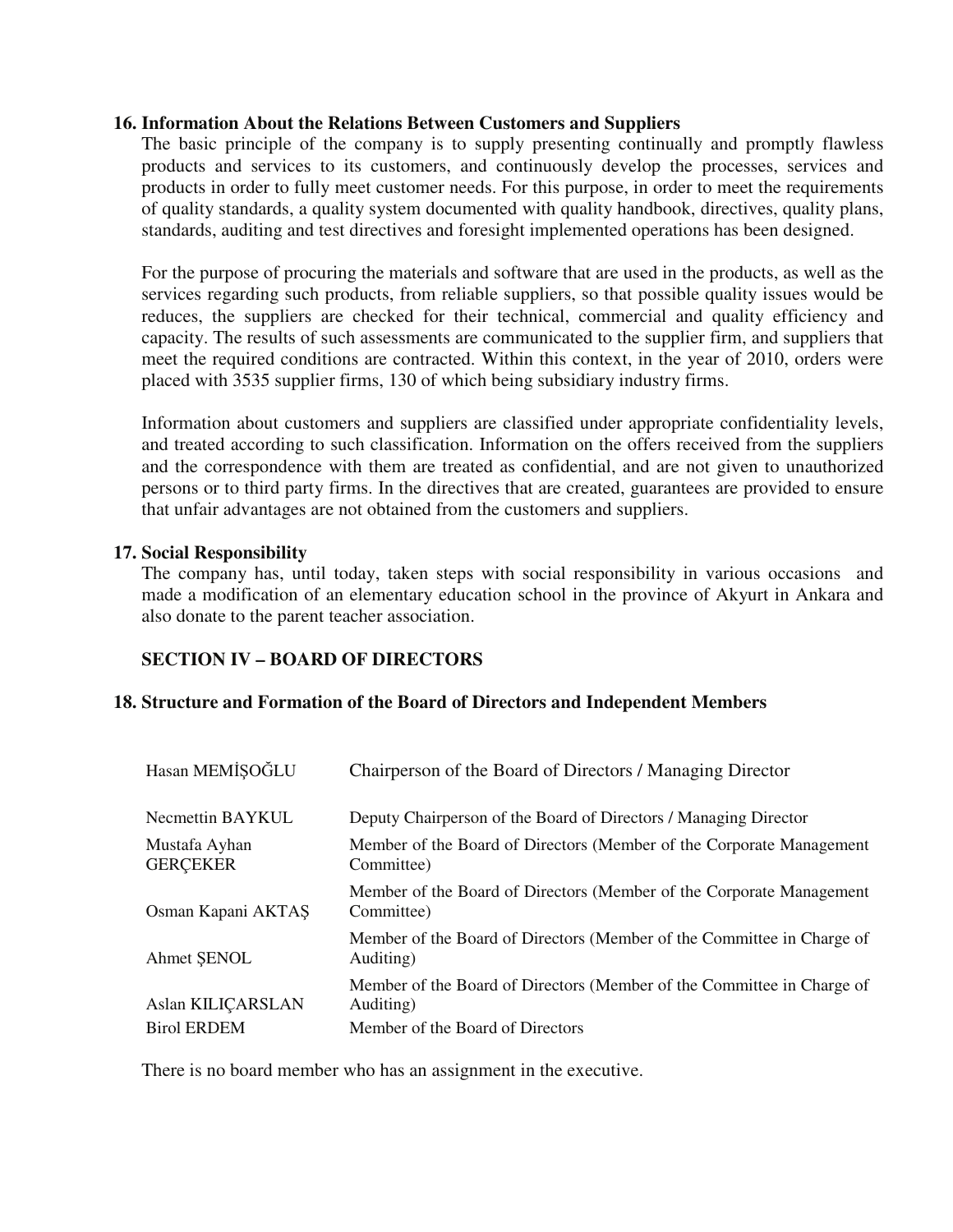Due to the characteristics of the defense industry sector to which the company belongs, there is no independent member of the Board of Directors. The Board of Directors of the company consists of members who had served at various echelons of the armed forces and the professionals who are experienced in this sector, and they serve as the representatives of Turkish Armed Forces Foundation.

The members of the Board of Directors of the company serve without receiving any interest or benefit, with the responsibilities and powers bestowed upon them according to the Capital Markets Law and TCC.

Members of the Board of Directors are, according to the "Operating Directives of the Board of Directors", obliged not to engage in any commercial transaction with the company or regarding any field that fall within the scope of the company's (activities), either personally or indirectly.

## **19. Qualifications of the Members of the Board of Directors**

Members of the Board of Directors who would serve in the company are briefed for two weeks by the Turkish Armed Forces Foundation. Some of the subjects on which they were briefed in the year 2010 are as follows.

a. Briefing of Turkish Armed Forces Foundation;

b. Introduction of the Turkish Armed Forces Robin, Turkish Armed Forces Interdependence, Turkish Armed Forces Hand by Hand, Turkish Armed Forces Education and Turkish Armed Forces health;

- c. Strategic plans of the Turkish Armed Forces Foundation;
- d. Business Development fields in abroad and international partnership models;
- e. Market place of the defense industry in Turkey and abroad and world's defense industries;
- f. Introduction of Undersecretary of Defense Industry;

g. Strategic Plans of Undersecretary of Defense Industry, Sectoral Strategy, Sub industry Entegration and Applications of Ofset;

h. Place of the defence industry and it's importance;

i. Cooperation fundamentals between the foundation subsidiaries and conflicts, anti-conflict principles;

- j. Legal status and responsibilities of the members of the Board of Directors and Auditors;
- k. Sub contactor management and models;
- l. Strategic management and company's strategic plans;
- m. Corporate management principles of the CMB;
- n. Research and Development and it's subsidiaries and EU Programs;
- o. Corporate management principles of the Turkish Armed Forces Foundation;
- p. Financial statements and how to interpret them;
- q. Critical facts of the financial statements;
- r. Macroeconomic indicators;
- s. Effects of changes in the macroeconomic indicators to the company;
- t. Internal auditing and assessment activities;
- u. Management of project;
- v. Corporate performance management systems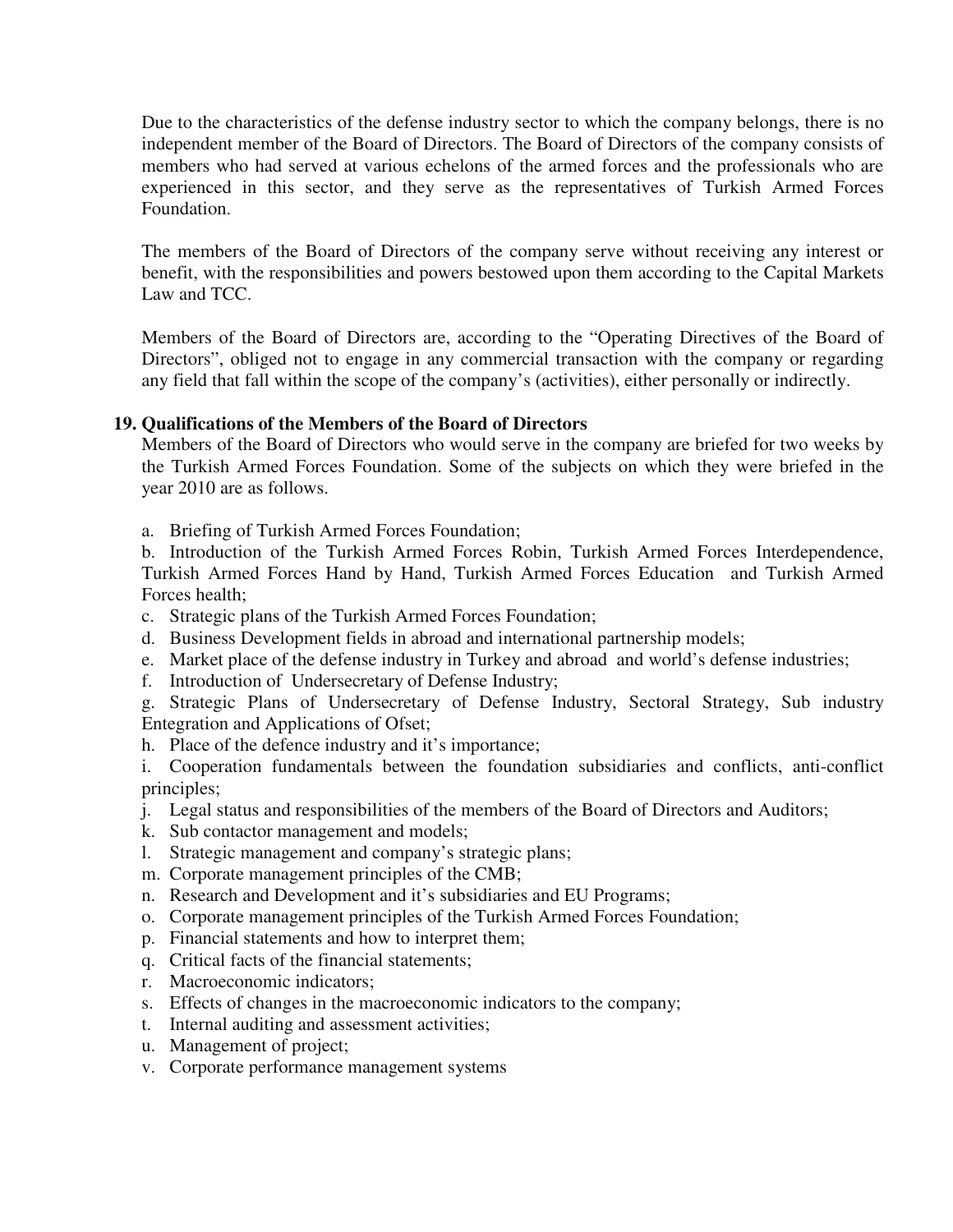#### **20. Company's Mission and Vision and Strategic Objectives**

Board of Directors is the highest level strategic decision making, executive and representative body. According to the articles of association of the company, the board of directors is responsible for deciding the strategic plans and supervising their implementation. In this context, the mission, vision and strategic objectives are set by the board of directors, which of them are included in the strategic plan. The level of achievement of these objectives are followed up by using the Information Management System, and checked by the Board of Directors and the General Manager on monthly basis. Current version of mission and vision is made available to the public on the company's web site.

## **The Company's Mission:**

"To design, develop, produce and vanguard, under all circumstances, the continuity of quality and cost efficient product and system solutions which are in harmony with the current and developing technologies, and which would minimize Turkish Armed Forces' dependence on foreign resources in all electric, electronic, electronic warfare, communication, microwave, electro-optic, guidance, computer, informatics, software, crypto and security fields, encompassing land, air, naval, space and civilian spheres; to increase the assets and resources of Aselsan Inc. and to always increase their worth."

## **The Company's Vision:**

Has been set as "Being one of the largest fifty defense industry firms of the world, by creating high, original and national technological means and capabilities."

#### **21. Risk Management and Internal Control Mechanism**

The Internal Audit and Assessment Committee, which has been created under the Board of Directors, with the purpose of managing the company's risks, and assessing the control and corporate management processes, audits the units and the processes of the company according the plans that had been prepared, and regularly reports its findings to the Board of Directors. Continuous studies are made to increase and improve the effectiveness of the systems.

#### **22. Members of the Board of Directors and the Powers and Responsibilities of the Directors**

Powers and responsibilities of the Board of Directors are stated in Article 13 of the articles of associations of the company, which is titled "Duties and Powers of the Board of Directors". Besides, duties and powers of the Board of Directors are also explained in the Operating Directives of the Board of Directors, which has been prepared in the company. In Article 14 of the articles of association, which is titled "Transfer of the Powers to the General Manager" the rules on the transfer of the powers of the Board of Directors to the General Manager are set. Managers' powers and responsibilities are explained in the "Duties and Responsibilities Directive" that has been prepared in the company.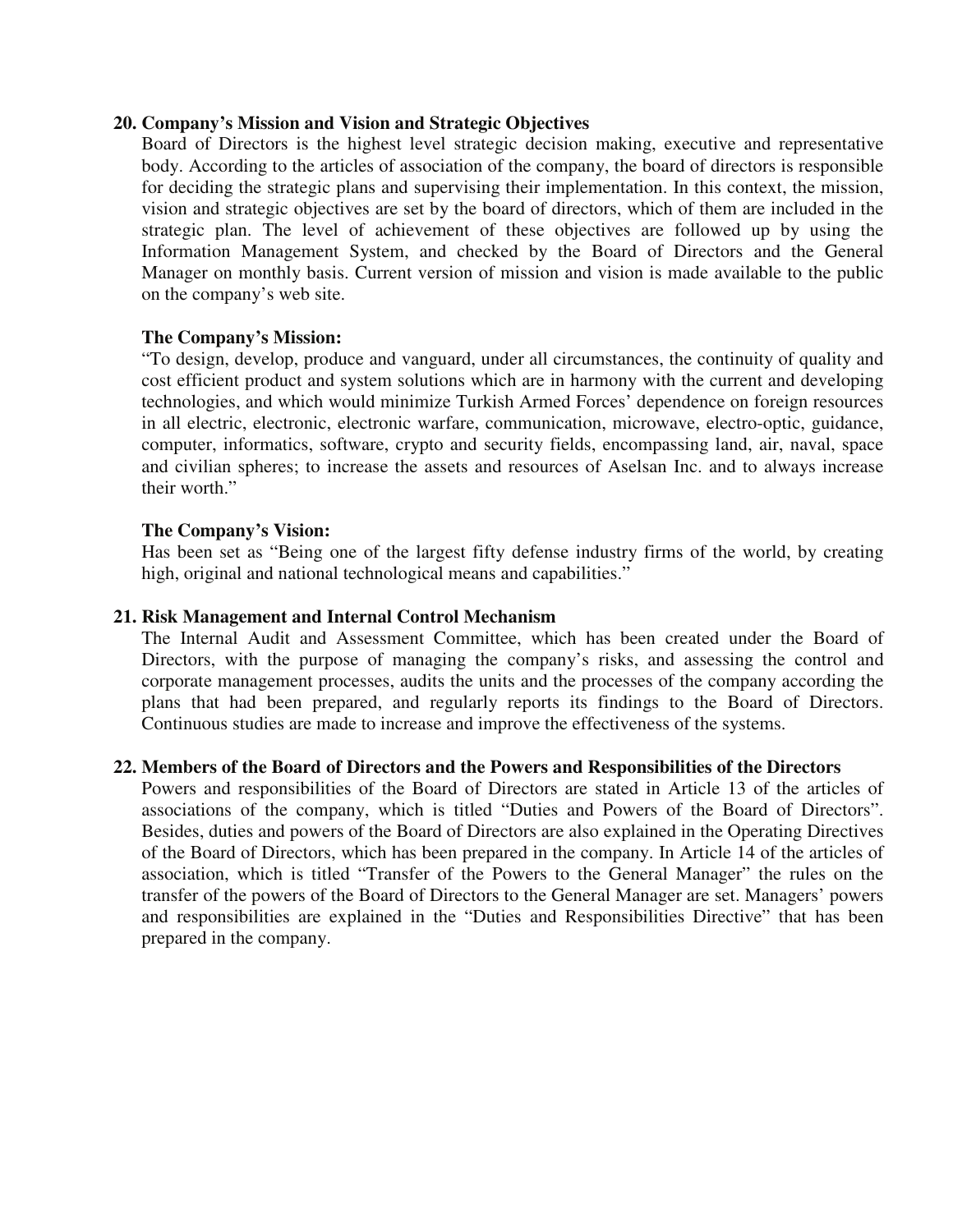#### **23. Principles on the Activities of the Board of Directors**

Agenda of the meetings of the Board of Directors are decided by the Chairperson, in a way that would include the subjects that were suggested by the members of the Board of Directors. The matters that the members of the Board of Directors wish to be included in the agenda as well as the suggestions of the General Management regarding the agenda are reported to the Chairperson of the Board of Directors. The Chairperson of the Board of Directors reviews the opinions of the members of the Board of Directors and the General Management, and finalizes the agenda. Matter that the members of the Board of Auditors wish to be discussed will also be included in the agenda. Matters or urgency that emerge and discussion of which are deemed useful can also be included in the agenda during the meeting of the Board of Directors.

According to the Article 10 in the articles of association, the Board of Directors convenes as necessary, and at least once a month. The number of meeting in the year 2010 was 26. (14 of the decisions are the recessional decisions)

The place, date, time and the agenda of the next meeting are decided in every meeting of the Board of Directors. General Management does, in accordance with the directive of the Chairperson of the Board of Directors, or of the Deputy Chairperson or else of a Managing Director, and at least 5 workdays before, send the documents regarding the items of the agenda to the members of the Board of Directors and of the Board of Auditors. Invitations cannot be made by telephone, and the members of the Board of Auditors are also invited to the meetings.

Members of the Board of Directors must attend the meetings unless they have an important excuse. The members that do not attend must notify their excuses.

There is a secretary to provide information to and communicate with the members of the Board of Directors. Furthermore, a reporter is also assigned to carry out the necessary work in this manner.

When entering the resolutions of the meeting, the reporter of the board of directors must observe the provisions of Article 78 of TCC on the Book of Resolutions and of Article 330 on the resolutions of the board of directors.

Accordingly, the reporter ensures that the date and number of the resolution, the names and surnames of those who has attended, the names and surnames of those who has not attended as well as their excuses, the meeting agenda, suggestions for and discussions on the agenda, the text of the resolution, and if any the dissenting opinions are entered in the resolution book and; that the signature of the attending members are affixed under it.

Every member of the Board of Directors, including the Chairperson, has one vote. In case of a tie, Chairperson's vote will not make any difference. Members cannot abstain; they must vote either aye or no. The member who abstains will be deemed to have voted no. The member who votes no will also ensure that his/her arguments are entered into the minutes, and then signs under it.

The undersigned resolutions as well as the Preparatory File of the Board of Directors are sent to the members of the Board of Directors and of the Board of Auditors.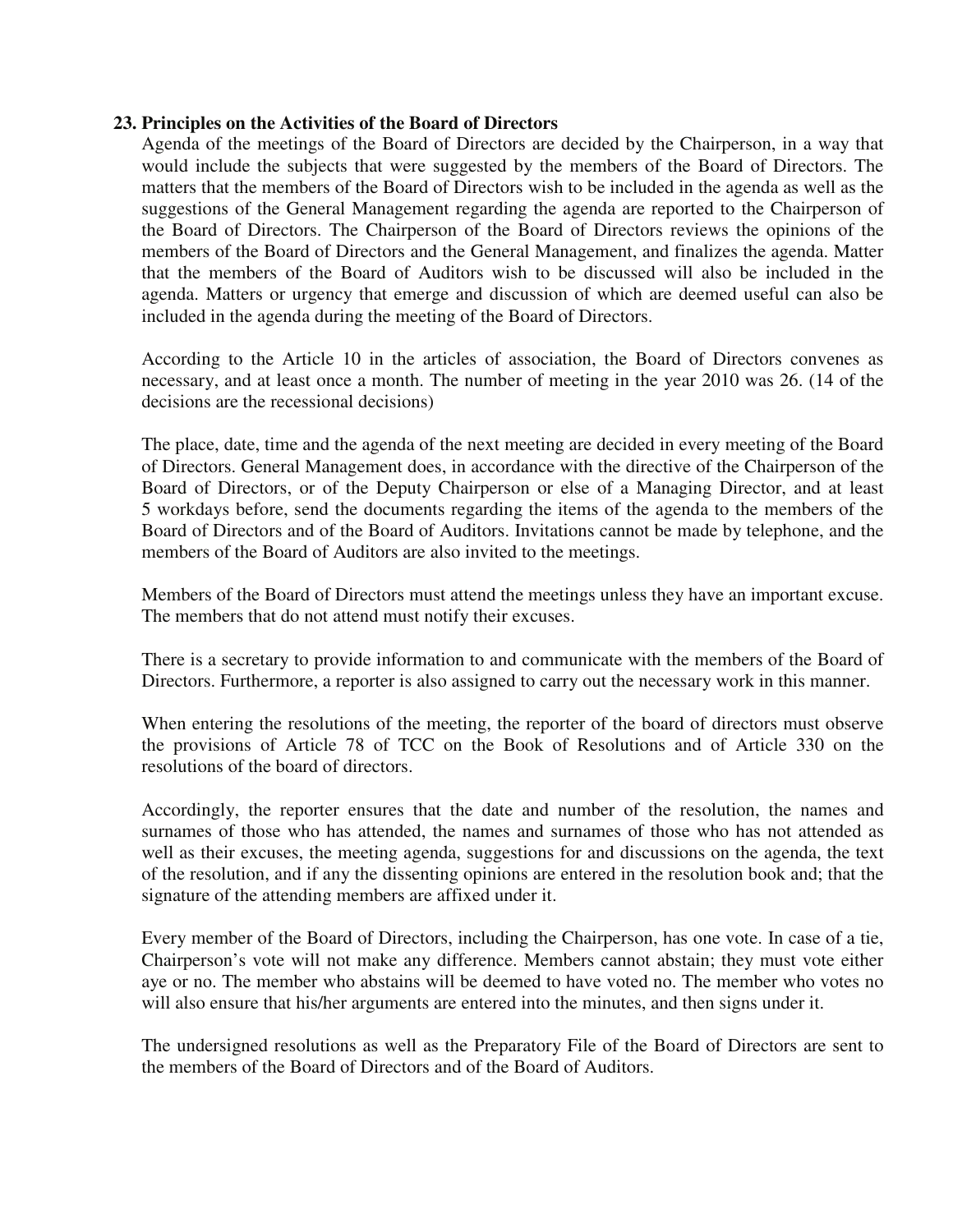### **24. Restraint of Trade**

The General Assembly did not pass any resolution regarding the "Prohibition of Engaging into Transaction with the Company" and the "Restraint of Trade" for the members of the Board of Directors of the Company, which are stated in Articles 334 and 335 of TCC.

## **25. Ethical Rules**

The Ethical Rules that the Board of Directors laid down for the employees of the company have been printed and announced to the public in the year 2007. They can be read on the company's internet web site.

## **26. The Numbers, Structures and Independence of the Committees set by the Board of Directors**

a) The committee that is responsible for auditing

| Ahmet ŞENOL       | - Member - Member of the Board of Directors |
|-------------------|---------------------------------------------|
| Aslan KILIÇARSLAN | - Member - Member of the Board of Directors |

The duties of the Committee that is responsible for auditing as stated in the "Working Directive of the Committee of the Board of Directors of Aselsan Inc. that is Responsible for Auditing" are in general as follows:

- The Committee that is responsible for auditing is in principle responsible for the operation and supervision of Aselsan Inc.'s accounting system, disclosure of financial information, independent audit and internal control (internal audit).

- The Committee that is responsible for auditing convenes quarterly, and at least four times a year. The minutes of the meeting will be submitted to the Board of Directors.

b) Corporate Management Committee

| M. Ayhan GERÇEKER  | - Member - Member of the Board of Directors |
|--------------------|---------------------------------------------|
| Osman Kapani AKTAŞ | - Member - Member of the Board of Directors |

The directive on the operating principles of the Corporate Management Committee, which has been created in order to work on the Compliance Report that would be prepared as part of compliance with corporate management principles was approved in February 2006.

The duties of the Committee that is responsible for auditing as stated in the "Working Directive of the Committee of the Board of Directors of Aselsan Inc. that is Responsible for Auditing" are in general as follows;

- Corporate Management Committee does in principle work on the implementation of the corporate management principles,

- Identifies if the corporate management principles are or are not implemented and; if they are not implemented, identified the causes. Discovers the conflicts of interest that are caused for failure of its implementation. Advises the board of directors on improvements and remedies.